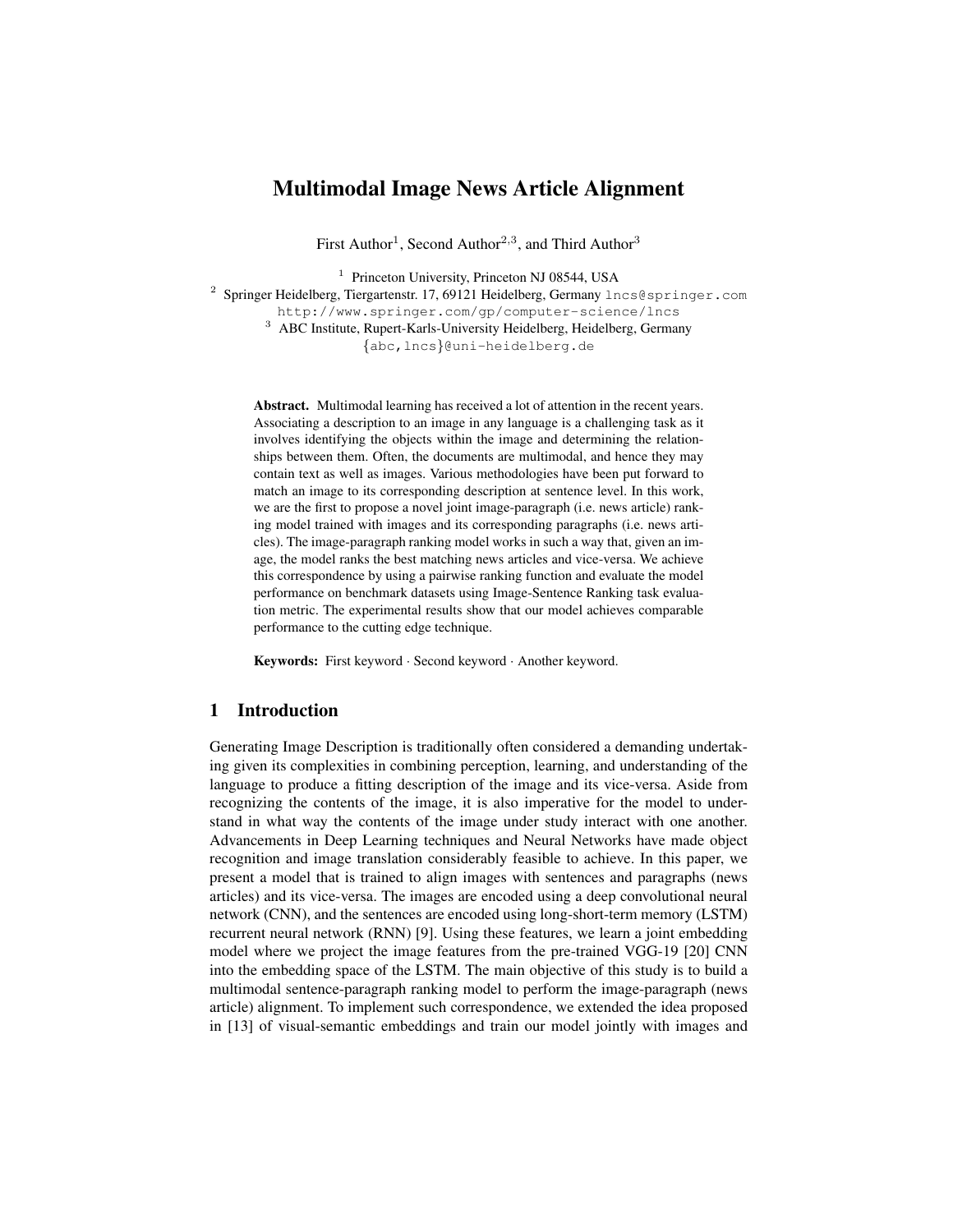#### 2 First Author, Second Author, and Third Author

paragraphs. In particular, we implement a ranking function that performs the pairwise ranking of images and text that ranks the descriptions for a given input image and viceversa. By learning to rank, this model can then be used to retrieve the text that are more closely match a new image, or vice-versa. Once the ranks are computed, the number of correct and incorrect predictions can be measured. For training the image-sentence ranking model, we use the Flickr30K [24] and MS COCO [15] datasets. The above two datasets have a large set of images paired with their corresponding descriptions in the English language. The joint alignment task for which a paragraph is required is carried out by Euronews [2] dataset. The news articles come in various languages of which only English is used to train the image-paragraph ranking model.

To the best of our knowledge, we are the first to propose image-paragraph (news article) alignment task. We tackled the problem in two steps. First, we build the imagesentence ranking model using the method proposed in [13] to align images with their corresponding sentences as our baseline. Secondly, the model is then extended and tested with the Euronews dataset [2] to align images to their corresponding news articles (paragraphs). Our ranking model is based on deep neural networks. In the absence of widely accepted evaluation measures, we propose to evaluate our model in the context of image-sentence ranking (ISR) task [5].

The remainder of the paper is organized as follows. In Section 2, the background and related research concerning multimodal learning are discussed. The approach employed for training the model is explained in Section 3; in Section 4, the datasets used for learning the ranking model is explained followed by the experimental setup and results in Section 5. The performance of the models are discussed in Section 6, and finally, in Section 7, the conclusions are presented.

### 2 Related Work

Multimodal approaches have gained increased attention over the past few years. Multimodal models have been used in various applications: sentiment analysis [17]; visual question answering [3]; multimodal machine translation [22]; combating human trafficking [23]; and detection of cyber-bullying [25]. Below we summarize few studies which are relevant to the current work.

In [13], the authors have used an encoder-decoder model which learns the multimodal joint embedding with text and images along with a language model that decodes the distributed representations from embedding space. The encoder ranks the images and the captions/sentences. The sentences are encoded using LSTM [9] recurrent neural networks whereas the images are projected onto the embedding space of the LSTM from a deep convolution neural network. On the other hand, the decoder is used to produce a new caption for an image from scratch. They trained and performed tests on the model using the Flickr8K [10] and Flickr30K [24] datasets. To evaluate the performance of the LSTM sentence encoder for ranking images and descriptions, a pairwise ranking loss function was introduced which was minimized to learn to rank the images with captions. By comparing the results with other relevant models, they observed that their model outperformed the others in some metrics as well as they were also outperformed by other models (multi-modal RNN) [16] in certain metrics. While their paper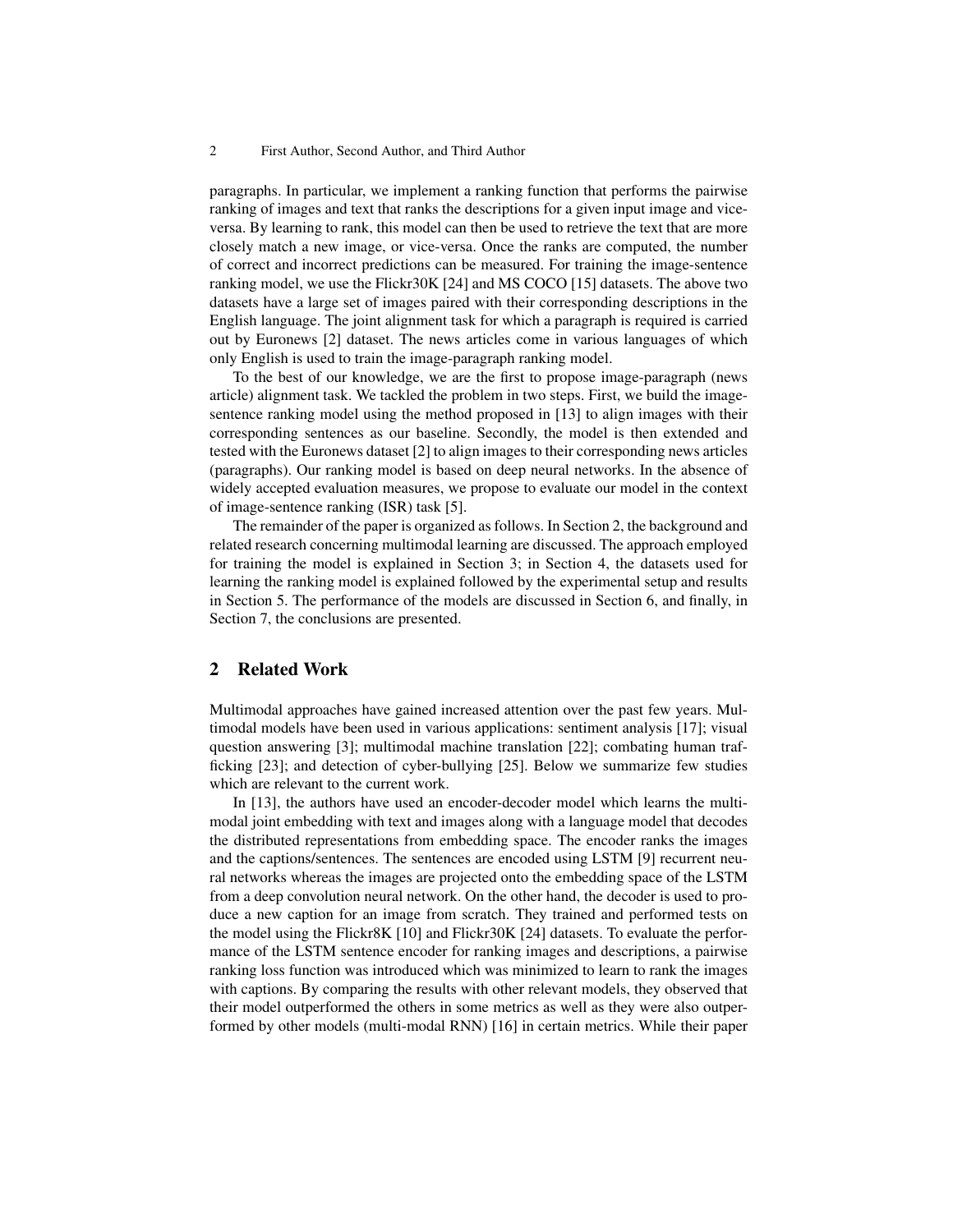focusses on generating the description of an image and the joint alignment of sentences and images, they don't consider paragraphs for the ranking task.

In a similar manner, [21] introduced the dependency tree RNN model (DT-RNN). The RNN model uses dependency trees to encode sentences into the vector space. They used a pre-trained CNN to extract the image features. Using the image features from the pre-trained CNN and vectors from the DT-RNN, they implement a pairwise ranking function to learn their multimodal embeddings. In [11], authors focus on the multimodal embedding of visual and image features. They trained their model to rank images and sentences such that given an image query, then can rank a fixed set of sentences and vice-versa. The authors trained their model on the Flickr8K, Flickr30K and Pascal1K [18] datasets. Their model bought about the latent, inter-modal correspondence between images and text by breaking down the fragments of images and sentences in a joint common embedding space. In another study [5] which is very similar to our work a ranking model that learns embeddings from multimodal and multilingual data has been proposed. Their model takes the images and descriptions of multiple languages into consideration. Like in the other models discussed above, they also introduce a pairwise ranking function that is adapted to rank the images and sentences having more than two or three input sources images and their corresponding multilingual sentences. Their objective function maps the images and multiple sentences in some languages for which they make use of the Multi30k [8] dataset. To evaluate the embeddings, they compare their model with three baselines namely image-sentence ranking (ISR), semantic textual similarity (STS), and neural machine translation (NMT). In ISR, they observed that their multilingual model showed consistent improvements in ranking images with given sentences, but it was not equally effective while ranking the sentences given images. For the STS baseline, they use their model to calculate the distance between a pair of sentences. In the NMT method, they use the multilingual multi-modal embedding (MLMME) model to re-rank n-best lists generated with different baselines.

We propose our model based on the previous works done in this directions and extend the idea of training multi-modal image and sentence level joint embeddings to the scenario where the training data is not only for sentences but also paragraphs (i.e. news articles).

## 3 Methodology

The overall methodology is depicted in Fig. 1. It consists of two main components: Image-text encoder and pair-wise ranking function. The details of the each components are presented below.

#### 3.1 Image and paragraph encoding

The first step towards training the model is to project the multimodal data to a joint embedding space. The joint embedding space is learned using visual (images) and textual (sentences or paragraphs) modalities from the training data. For our visual modality, we make use of a pre-trained model for extracting the image features. It consists of a 16-layer and a 19-layer network of which we use the 19-layer VGG model (VGG19)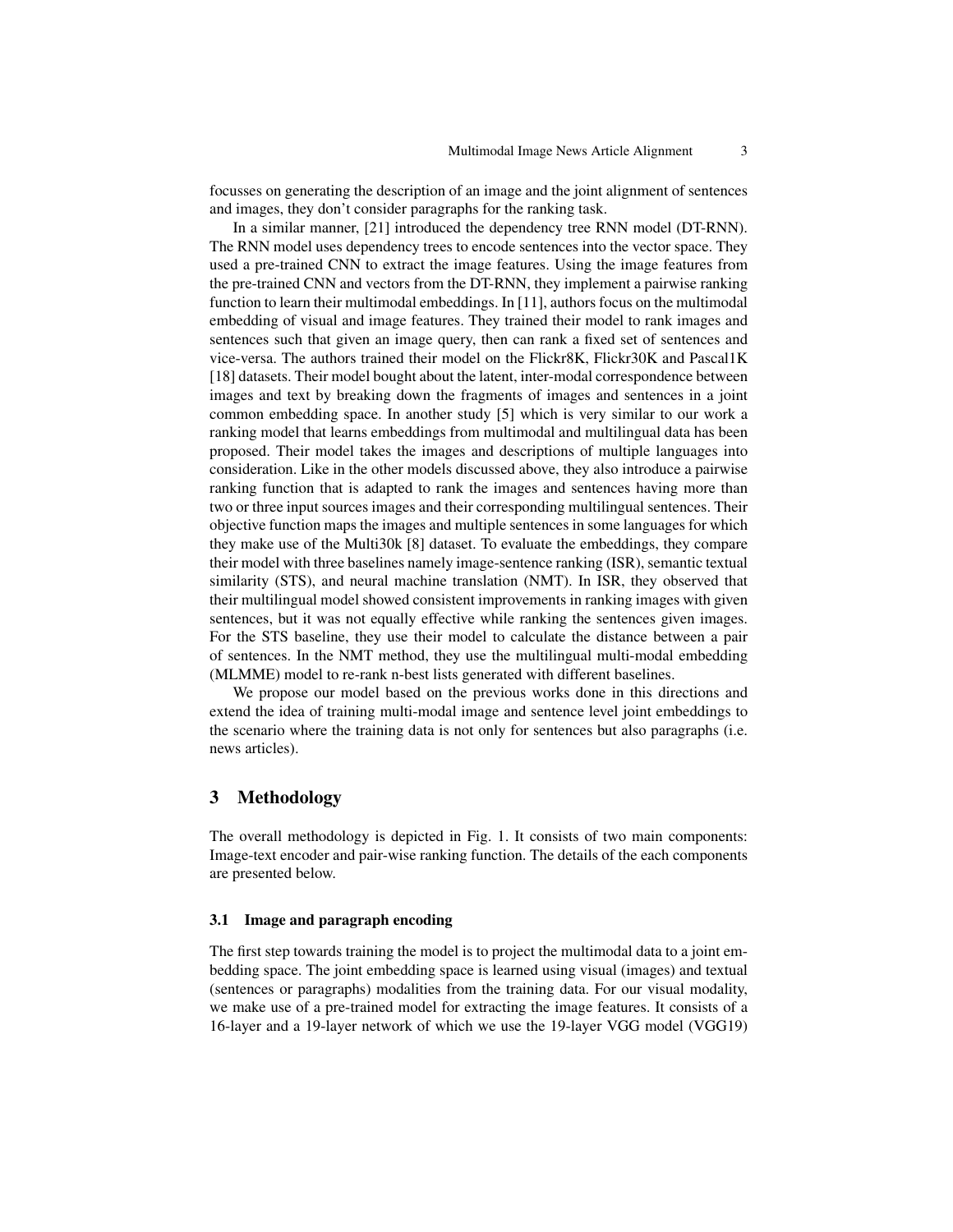

Fig. 1: Overall methodology.

[20]. The VGG-19 network is trained on more than a million images and can classify images into 1000 object categories. Hence, the model has learned plentiful image representations over an exhaustive range of images. The VGG-19 model takes the input of the fixed size 224x224 RGB image. The input image then passes through a stack of convolutional layers where each filter is of the size 3x3 and each max pooling layer is of the filter size  $2x2$ . Three fully connected layers follow the pile of convolutional layers, first two with 4096 channels and the final one with 1000 channels. Softmax is the activation function for the final layer, and all the hidden layers are equipped with the rectification (ReLU) [14] non-linearity. Using this network architecture, we extract the image features for each of the three datasets. To be precise, we use the features from the penultimate layer of the VGG-19 network which outputs a 4096-dimension feature vector for our image-sentence ranking baseline model, and features from the softmax layer for the image-paragraph ranking model.

In the textual modality comprising sentences and paragraphs (news articles), we use a recurrent neural network to encode the text. An encoder-decoder framework [6] that consists of two RNNs which acts as an encoder and decoder pair has been proposed to improve the performance of a machine translation system. We train the two networks jointly in such a way that, given a source sequence, the model is trained to learn the conditional probability of the target sequence. We use the encoder part which maps a sequence of sentences to a fixed length vector. Specifically, we use a RNN with gated recurrent units that read through the text word by word and generates a sequence of vectors representing the text for each embedding. Hence, the sentence representation of a given input is obtained from its corresponding encoder RNN's vector sequence. As the final step, the textual embeddings and the image embeddings are normalized to share the same dimensionality between them.

### 3.2 Image-paragraph ranking

To implement the image-paragraph ranking model, the pairwise ranking loss needs to be calculated i.e., the ranking scores for the images and text has to be computed. Our model not only computes the ranking score for images and sentences, but it also performs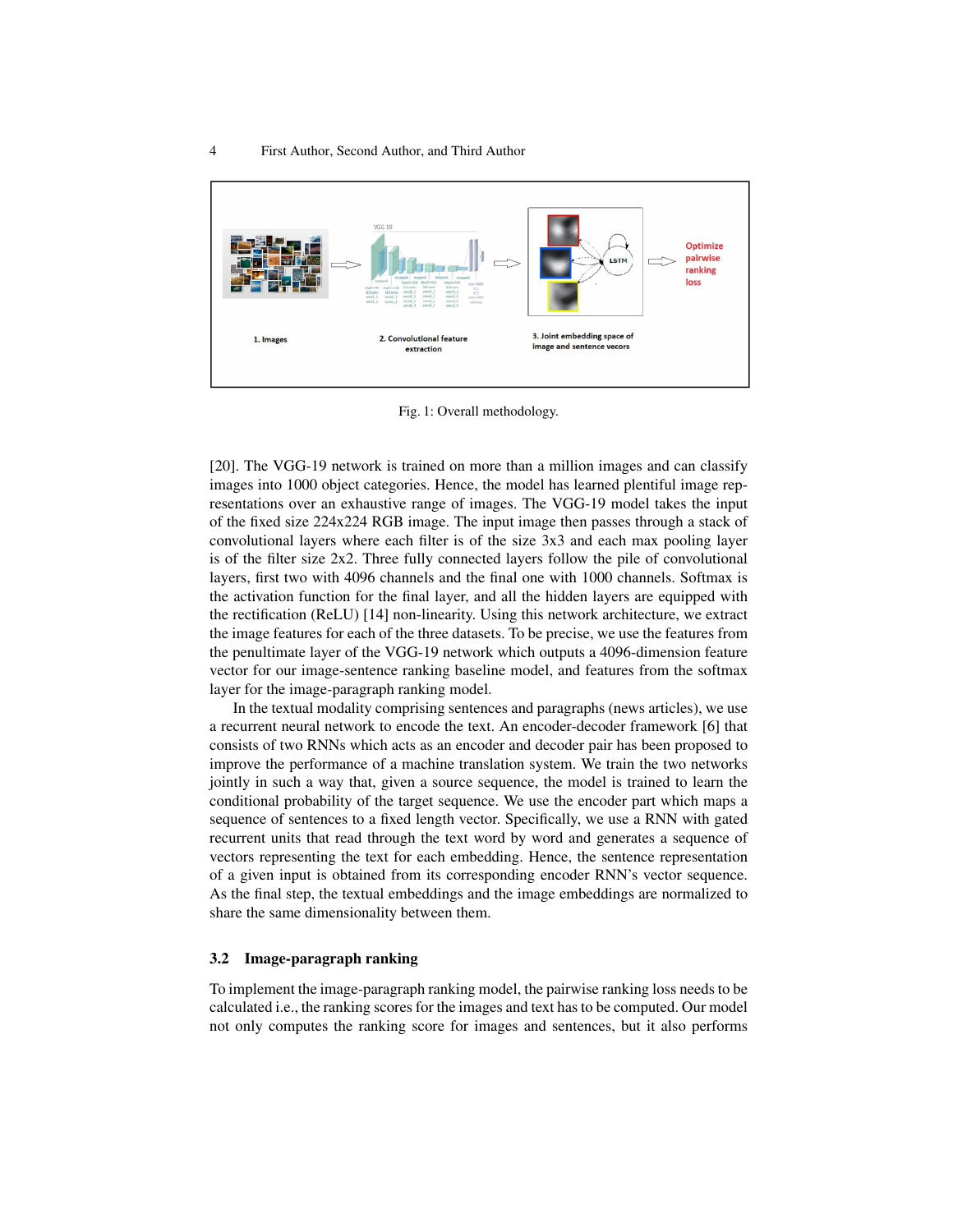the pairwise ranking of images and paragraphs (news articles). The image-document multimodal pairwise ranking loss function is given by:

$$
\min_{\theta} \sum_{x} \sum_{k} \max\{0, \alpha - s(x, v) + s(s, v_k)\} + \sum_{v}^{x} \sum_{k}^{k} \max\{0, \alpha - s(v, x) + s(v, x_k)\}
$$

In the above function, "x" stands for image embedding and "v" stands for text embedding. "s" is the scoring function which is given as  $s(x, v)$  where x and v are scaled using cosine similarity to make a unit norm. " $\alpha$ " denotes a model parameter i.e., the margin and " $\theta$ " denotes all the parameters to be learned. " $V_k$ " is a non-descriptive text for the image embedding x, and " $x_k$ " is a non-descriptive image for the text embedding v and  $k \in K$  where "K" is the dimensionality of the embedding space. In simpler terms, here, the first portion of the function is for ranking images and the second half of the function is for ranking the sentences. We train the model with the image and text features with the goal of optimizing the pairwise ranking function.

### 4 Datasets

To train the image-sentence ranking model, we make use of the Flickr30K and the MS COCO datasets. The Flickr30K dataset is an extension of the Flickr8K [10] dataset which consists of 31,783 photos and 158,915 captions capturing everyday activities and events from the flickr.com website. Each image has 5 different descriptions in English described independently by 5 individual annotators. The images in the dataset don't contain celebrities and famous locations, instead, it covers a diverse set of scenes and situations. The train, validation and test split sets contain 29k, 1k, and 1k images respectively where each image corresponds to 5 captions describing the image.

The Microsoft Common Objects in Context (MS COCO) is an extensive dataset which contains a total of 328k images and 2.5 million captions of 91 object types that could be recognized by a 4-year-old. Just like the Flickr30K dataset, the MS COCO dataset also consists of 5 descriptions for each image that was gathered from crowd workers. The dataset particularly focusses on capturing non-iconic images capturing objects in a natural context. For training our image-sentence ranking model, we make use of the first half of the dataset splits that was released in 2014, in which the train set comprises of 82,783 images with 5 captions per image making a total of 413,915 captions in English. Thereby, the train, validation and test split sets contain 82,783, 1k and 1k images respectively with their corresponding descriptions.

For training the image-paragraph ranking model, we make use of data that has images and their corresponding news articles which were collected from the news website Euronews. The Euronews website comes with news articles in 9 languages: French, Arabic, English, German, Spanish, Italian, Turkish, Ukrainian and Portuguese in several genres like Sports, Politics, etc. The Euronews corpus created by [2] comprises image sources of political items along with their identical news articles in English and German. As the intended model focusses only with monolingual multimodal learning, the data is cleaned further to extract only the English text for its image source. The corpus is created with news article data from 2013 to 2015 of which we consider only the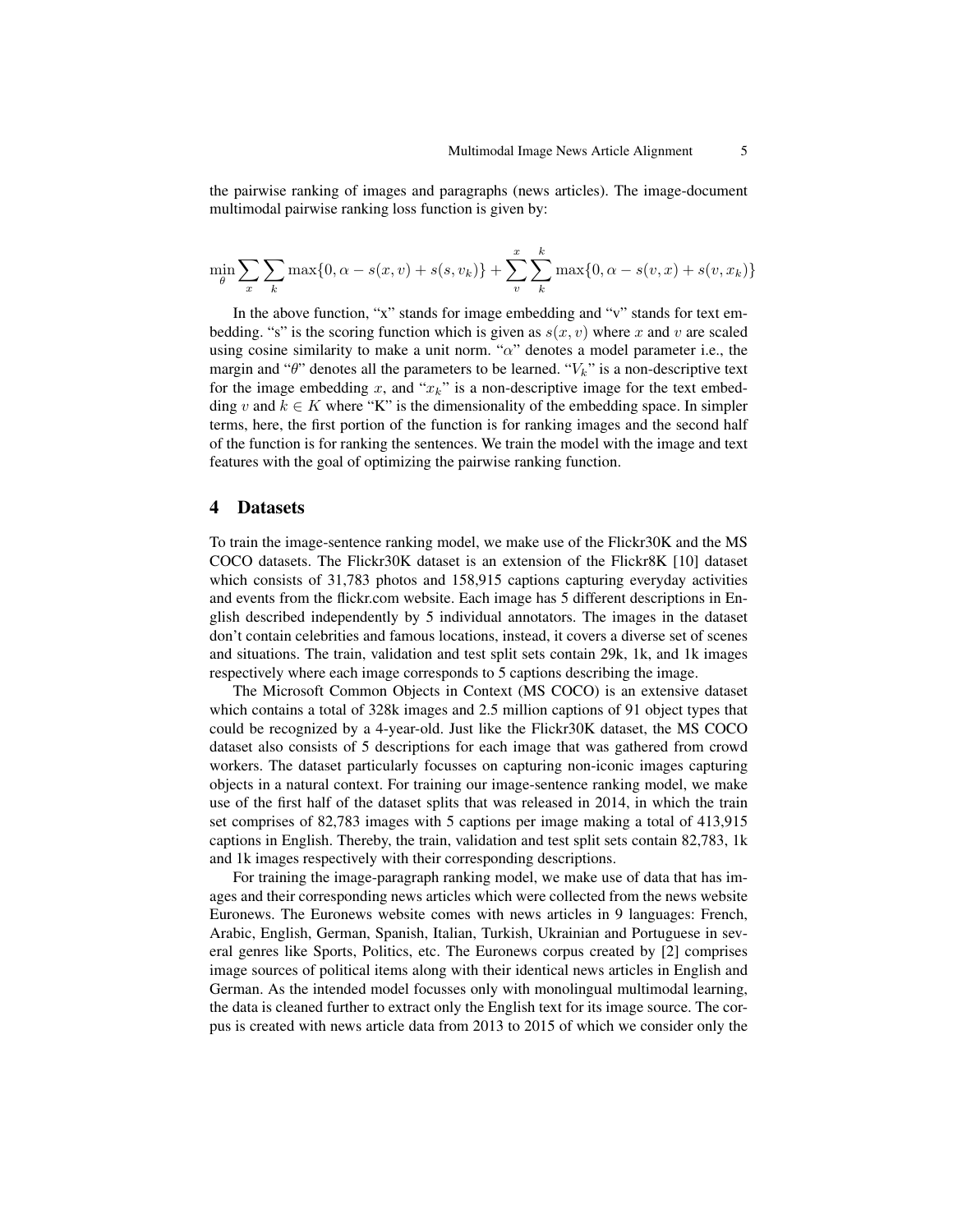6 First Author, Second Author, and Third Author

| <b>Dataset</b>      |        | Flickr30k MS COCO Euronews |        |
|---------------------|--------|----------------------------|--------|
| <b>Training Set</b> | 29,000 | 82.783                     | 13,096 |
| Validation Set      | 1.000  | 1,000                      | 1,000  |
| Test Set            | 1.000  | 1.000                      | 1,000  |
| Total               | 31,000 | 84.783                     | 15,096 |

Table 1: Training, validation and test splits of images in the datasets.

data from 2013 and some of 2014 as it involves extensive manual data cleaning. Each image corresponds to only one paragraph (news article). The train, validation and test split sets contain 13,096, 1k and 1k images respectively along with their corresponding news article. We present the details of the three datasets in Table 1.

## 5 Experimental Setup and Results

The experiments are conducted in two stages. First, we start with the image-sentence ranking model on the Flickr30K and MS COCO datasets and then followed by the image-paragraph ranking model using the Euronews dataset. The performance of the models is evaluated with the image-sentence ranking task [5].

#### 5.1 Image-sentence ranking model

We start our experiment towards training an image-sentence ranking model using the Flickr30K dataset. As explained in Section 3 (methodology), the image features were extracted through the pre-trained VGG-19 deep network while an RNN encoder was employed to vectorize the sentences. Each image in the dataset was trained with 5 different captions. Apparently, in the model parameters, the word embeddings were initialized to 300-dimensional vectors. The maximum length of the sentence vectors was set to 100. The RNN encoder is used with GRU which is 1024 dimensional. The image embeddings are 4096 dimensional which we extract from the penultimate layer of the VGG-19 network. The initial learning rate for training the model is set to 0.0002. We use the very popular adam [12] optimizer, similar to the stochastic gradient descent, in which the model computes individual learning rates for different parameters in an adaptive fashion as the training unfolds. The model is trained in mini batches of 128 through the whole dataset and the number of epochs was set to 15. The same experimental setup is followed for the MS COCO dataset as well which is larger than the Flickr30K dataset comparatively. The above experiments were implemented using the Theano [4] library.

#### 5.2 Image-paragraph ranking model

The image-paragraph ranking model is an extension of the image-sentence ranking model where the model is trained to align images with their corresponding news articles on the Euronews dataset. The model architecture is similar to the model trained with sentences and images with some modifications. The images features are extracted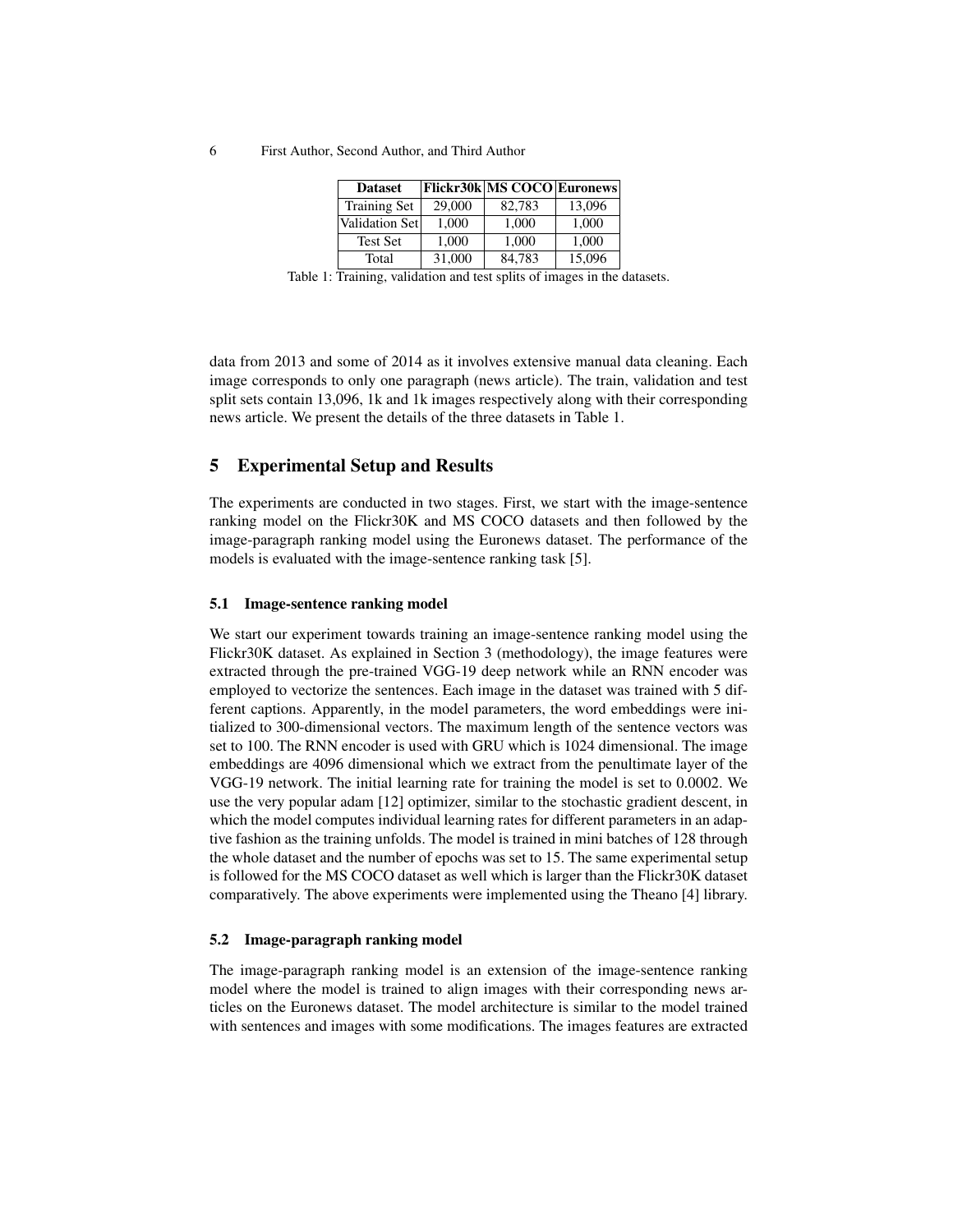| Flickr30k                     | <b>Image to Text</b>                |                               | <b>Text to Image</b> |                                   |
|-------------------------------|-------------------------------------|-------------------------------|----------------------|-----------------------------------|
| Method                        | <b>Baseline</b>                     | Our model Baseline  Our model |                      |                                   |
| $ Recall@K = 1$               | 123.0                               | 28.7                          | 16.8                 | 21.9                              |
| $Recall@K = 5$ 50.7           |                                     | 55.4                          | 42.0                 | 47.6                              |
| $Recall@K = 10 62.9$          |                                     | 68.6                          | 56.5                 | 59.6                              |
| Medr.                         | 5.0                                 | 4.0                           | 8.0                  | 6.0                               |
| <i>m</i> 1 1<br>$\sim$ $\sim$ | 11 $\otimes$ TZ $\vee$ TZ<br>1.7.10 |                               | .                    | $\bigcap \bigcap$<br>$\mathbf{1}$ |

Table 2: Recall@K (K=1, 5, 10) and  $Medr$ . on Flickr30k dataset

from the final softmax layer of the fully connected VGG-19 model unlike the imagesentence ranking model, and the weights are assigned based on the pre-trained Imagenet [19]. As a result, we increased the dimensions of the image embeddings for training the model. The word embeddings were changed to 600D vectors from 300D vectors as the size of the text is larger comparatively. At the same time, the maximum length of the sentence vectors was changed from 100 to 300 to match the bigger textual sequences of the news-articles text. Other model parameters were retained from the image-sentence ranking model, and the experiment was carried out for 15 epochs. The model was also modified to adapt to images with only one description per image. The open source Keras [7] neural network library that runs on top of Tensorflow [1] backend was used to extract features from the pre-trained VGG-19 model.

#### 5.3 Evaluation Metrics

We evaluate our models using the Image-Sentence ranking (ISR) task [5] which is a form of an extrinsic evaluation where we compare the performance of our imagesentence ranking model performed on the Flickr30K and MS COCO datasets. The ISR task is evaluated for the metrics: Recall@K (high value is good) and Median Rank (low value is good). Recall@K measures the mean number of times an image is correctly mapped to its corresponding sentence within the top K-retrieved entries and vice-versa for the sentence to image task. We also evaluate our model with the Median rank (Medr.) metric that describes the closest truth result from the ranked list. The image-paragraph ranking model is also evaluated in the same manner.

### 5.4 Baseline [13]

To the best of our knowledge, no prior study has addressed the problem of imageparagraph (news article) ranking. A seminal work towards this direction is proposed by Kiros et al. [13]. They proposed a methodology based on encoder-decoder framework which enables to learn joint embedding space from text and images along with a language model that decodes the distributed representations from space. To evaluate the performance of their model, a pairwise ranking loss function was introduced which was minimized to learn to rank the images with captions. For comparative evaluation, we consider their model as baseline for the current study.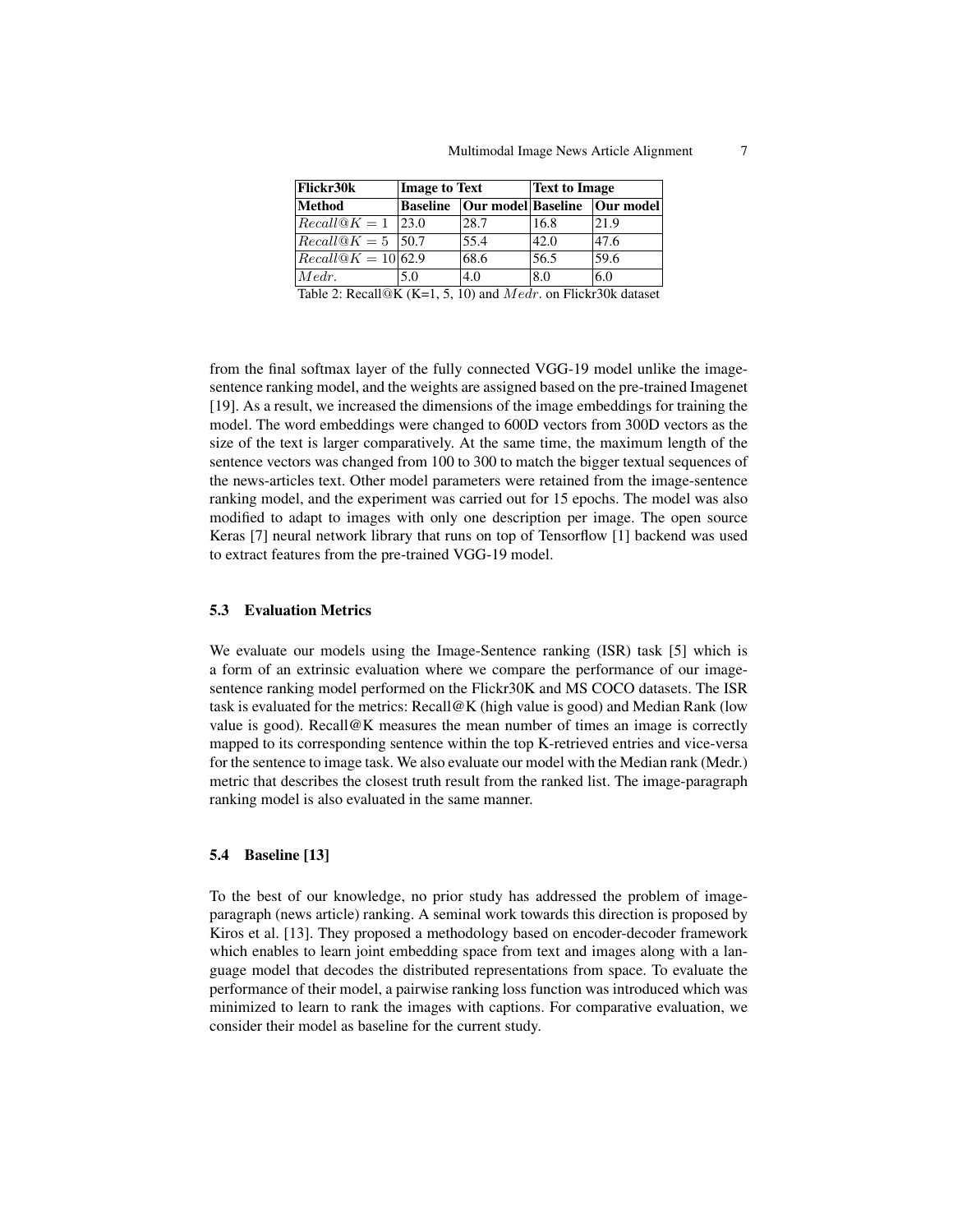8 First Author, Second Author, and Third Author

| <b>MS COCO</b>                                                 | <b>Image to Text</b> |                               | <b>Text to Image</b> |      |
|----------------------------------------------------------------|----------------------|-------------------------------|----------------------|------|
| Method                                                         | <b>Baseline</b>      | Our model Baseline  Our model |                      |      |
| $Recall@K = 1$ 43.4                                            |                      | 43.6                          | 31.0                 | 31.3 |
| $Recall@K = 5$  75.7                                           |                      | 73.7                          | 66.7                 | 66.0 |
| $Recall@K = 10 85.8$                                           |                      | 84.9                          | 79.9                 | 79.5 |
| $Medr$ .                                                       | 2.0                  | 2.0                           | 3.0                  | 3.0  |
| Table 3: Recall@K (K=1, 5, 10) and $Medr$ . on MS COCO dataset |                      |                               |                      |      |

#### 5.5 Results

In Table 2 and Table 3, we present the results obtained by the image-sentence ranking model on Flickr30K and MS COCO datasets, respectively. In Table 4, we present the results obtained by our image-paragraph ranking model based on Recall@K and Medr. metrics with the Euronews dataset.

| <b>Euronews</b> |           | <b>Image to Text Text to Image</b> |
|-----------------|-----------|------------------------------------|
| Method          | Our model | Our model                          |
| $Recall@K = 1$  | 0.5       | 1.0                                |
| $Recall@K = 5$  | 3.5       | 2.8                                |
| $Recall@K = 10$ | 5.5       | 5.7                                |
| Medr.           | 98        | 96                                 |

Table 4: Recall@K (K=1, 5, 10) and *Medr*. on Euronews dataset

In Table 5, we present the results of the image-paragraph ranking model evaluated on the Recall@k metric at  $k = 15, 25, 50$ . The experiment is conducted to test the efficiency of the model at a higher "K" value as the model trained on the Euronews dataset.

## 6 Discussions

It can be seen from the results Section that our proposed model achieves comparable results for the image-sentence ranking model as baseline [13] on the Flickr30K and MS COCO datasets (Table 2 and Table 3). Each of the metric (Recall@1, Recall@5, Recall@10) produced good ranking scores and were comparable to the results produced by the baseline model. The performance of the model with MS COCO dataset is marginally better than that of the model with the Flickr30K dataset. The model is trained with 82k images 413k captions on the MS COCO dataset, while the Flickr30K dataset is trained with 29k images 145k captions, hence, from this behavior, it is evident that the model performs well with larger datasets.

It can be seen from the results presented in Table 2 that our model has performed better than Baseline model. One possible reason could probably be due to the learning rate which was .0002 as opposed to 0.2 in [13]. Another possible reason could be due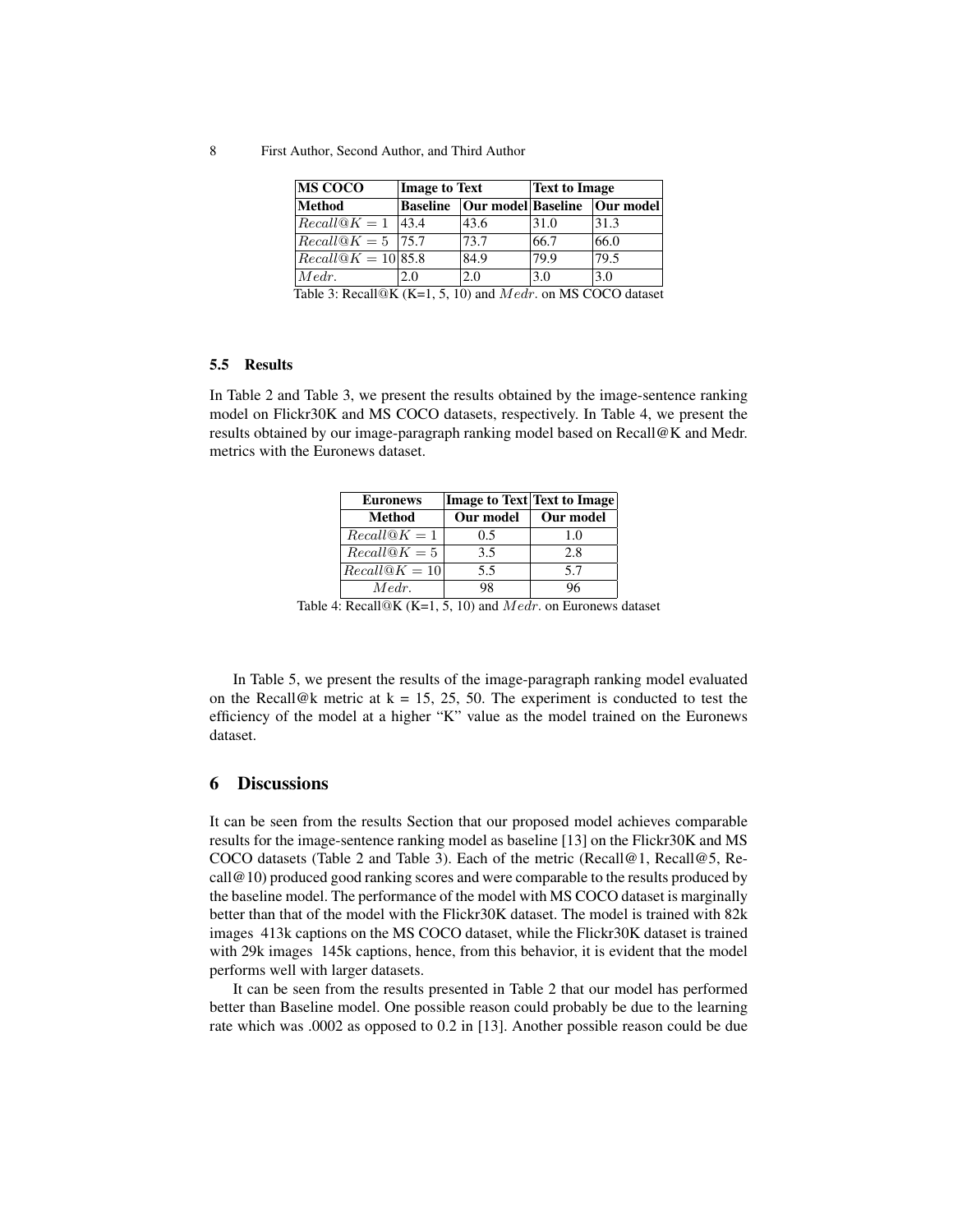| <b>Euronews</b> |           | <b>Image to Text Text to Image</b> |
|-----------------|-----------|------------------------------------|
| Method          | Our model | Our model                          |
| $Recall@K = 15$ | 13.0      | 10.1                               |
| $Recall@K = 25$ | 17.0      | 14.2.                              |
| $Recall@K = 50$ | 26.0      | 27.0                               |

the selection of better optimization technique (adam optimizer over stochastic gradient descent).

Table 5: Recall@K (K=15, 25, 50) on Euronews dataset

On the other side, the results produced by the image-paragraph ranking model is not on the higher side. One major downside could be the size of the training data as there were only 13k images. Other reasons for the low performance could be attributed to the number of news articles per image. An article or a document can be written in a number of ways using different words, or different forms of speech. Hence, it could be very rare to have two exactly similar article for the same image. Looking at one possible remedy to improve the model, it would be more relevant to extract keywords from the news articles (paragraphs) of a given image so that the model could be trained with those keywords and hence the model could map an image with a matching caption having the most number of keywords to produce better results (ranks). Having fixed length vectors for word embeddings could also be a bottleneck in improving the model's performance. As the Euronews dataset has images only related to politics, there is a potential chance of domain mismatch with the dataset used to train VGG-19 network which results in reduced performance. One potential solution for the domain mismatch problem would be to use transfer learning approach. Despite all these limitations, the novel area of research for ranking the images with paragraphs is wide open for further exploration.

### 7 Conclusions

In this study, we have proposed a novel ranking model that is trained to align images with its corresponding news articles and vice versa. As the first step, we implemented an image-sentence ranking model that was trained on the benchmark Flickr30k and MS COCO datasets. The results produced by the model was evaluated with Recall@K and Median Rank metrics. Our model attained the state-of-the-art performance. Further we extend the image-sentence ranking model to image-paragraph ranking model. The image-paragraph ranking model was trained on the Euronews dataset. The idea of ranking images with paragraphs could be used in a variety of real life applications. For example, in motor insurance claims, when an image of a damaged vehicle is given as input, the best matching descriptions of the image could be retrieved to make the business easier and faster. In future, we would extend the proposed monolingual multimodal ranking model to a multilingual multimodal image-paragraph ranking model that supports multiple languages. All the resources developed in this current study including dataset used and codes are available at www.anonymous.com.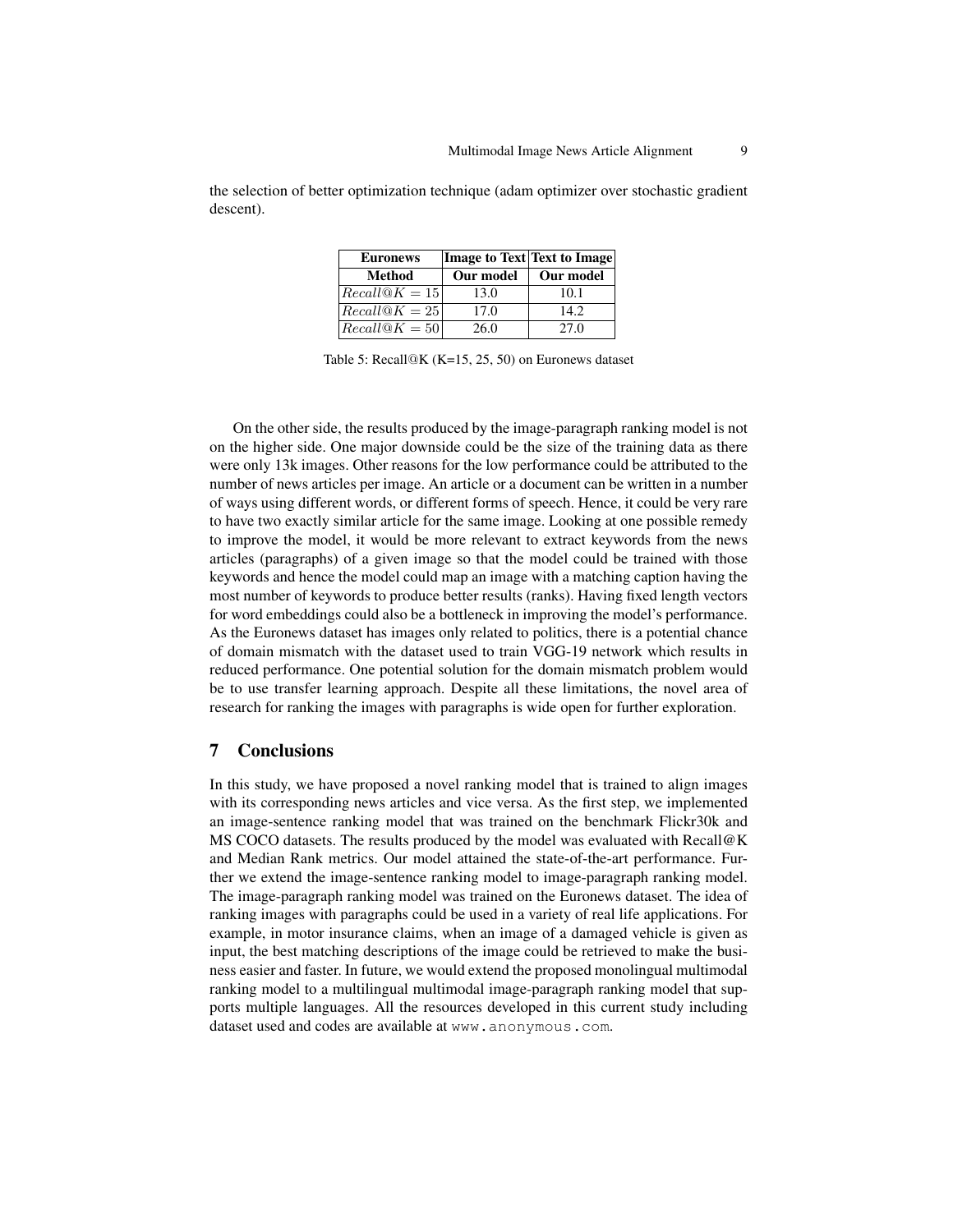## References

- 1. Abadi, M., Barham, P., Chen, J., Chen, Z., Davis, A., Dean, J., Devin, M., Ghemawat, S., Irving, G., Isard, M., et al.: Tensorflow: a system for large-scale machine learning. In: OSDI. vol. 16, pp. 265–283 (2016)
- 2. Afli, H., Lohar, P., Way, A.: Multinews: A web collection of an aligned multimodal and multilingual corpus. In: Proceedings of the First Workshop on Curation and Applications of Parallel and Comparable Corpora. pp. 11–15 (2017)
- 3. Antol, S., Agrawal, A., Lu, J., Mitchell, M., Batra, D., Lawrence Zitnick, C., Parikh, D.: Vqa: Visual question answering. In: Proceedings of the IEEE International Conference on Computer Vision. pp. 2425–2433 (2015)
- 4. Bergstra, J., Breuleux, O., Bastien, F., Lamblin, P., Pascanu, R., Desjardins, G., Turian, J., Warde-Farley, D., Bengio, Y.: Theano: A cpu and gpu math compiler in python. In: Proc. 9th Python in Science Conf. vol. 1 (2010)
- 5. Calixto, I., Liu, Q.: Sentence-level multilingual multi-modal embedding for natural language processing. In: Proceedings of the International Conference Recent Advances in Natural Language Processing, RANLP 2017. pp. 139–148 (2017)
- 6. Cho, K., Van Merrienboer, B., Gulcehre, C., Bahdanau, D., Bougares, F., Schwenk, H., Ben- ¨ gio, Y.: Learning phrase representations using rnn encoder-decoder for statistical machine translation. arXiv preprint arXiv:1406.1078 (2014)
- 7. Chollet, F., et al.: Keras: The python deep learning library. Astrophysics Source Code Library (2018)
- 8. Elliott, D., Frank, S., Sima'an, K., Specia, L.: Multi30k: Multilingual english-german image descriptions. arXiv preprint arXiv:1605.00459 (2016)
- 9. Hochreiter, S., Schmidhuber, J.: Long short-term memory. Neural computation 9(8), 1735– 1780 (1997)
- 10. Hodosh, M., Young, P., Hockenmaier, J.: Framing image description as a ranking task: Data, models and evaluation metrics. Journal of Artificial Intelligence Research 47, 853– 899 (2013)
- 11. Karpathy, A., Joulin, A., Fei-Fei, L.F.: Deep fragment embeddings for bidirectional image sentence mapping. In: Advances in neural information processing systems. pp. 1889–1897 (2014)
- 12. Kingma, D.P., Ba, J.: Adam: A method for stochastic optimization. arXiv preprint arXiv:1412.6980 (2014)
- 13. Kiros, R., Salakhutdinov, R., Zemel, R.S.: Unifying visual-semantic embeddings with multimodal neural language models. corr abs/1411.2539 (2014) (2014)
- 14. Krizhevsky, A., Sutskever, I., Hinton, G.E.: Imagenet classification with deep convolutional neural networks. In: Advances in neural information processing systems. pp. 1097–1105 (2012)
- 15. Lin, T.Y., Maire, M., Belongie, S., Hays, J., Perona, P., Ramanan, D., Dollar, P., Zitnick, ´ C.L.: Microsoft coco: Common objects in context. In: European conference on computer vision. pp. 740–755. Springer (2014)
- 16. Mao, J., Xu, W., Yang, Y., Wang, J., Yuille, A.L.: Explain images with multimodal recurrent neural networks. arXiv preprint arXiv:1410.1090 (2014)
- 17. Poria, S., Chaturvedi, I., Cambria, E., Hussain, A.: Convolutional mkl based multimodal emotion recognition and sentiment analysis. In: Data Mining (ICDM), 2016 IEEE 16th International Conference on. pp. 439–448. IEEE (2016)
- 18. Rashtchian, C., Young, P., Hodosh, M., Hockenmaier, J.: Collecting image annotations using amazon's mechanical turk. In: Proceedings of the NAACL HLT 2010 Workshop on Creating Speech and Language Data with Amazon's Mechanical Turk. pp. 139–147. Association for Computational Linguistics (2010)